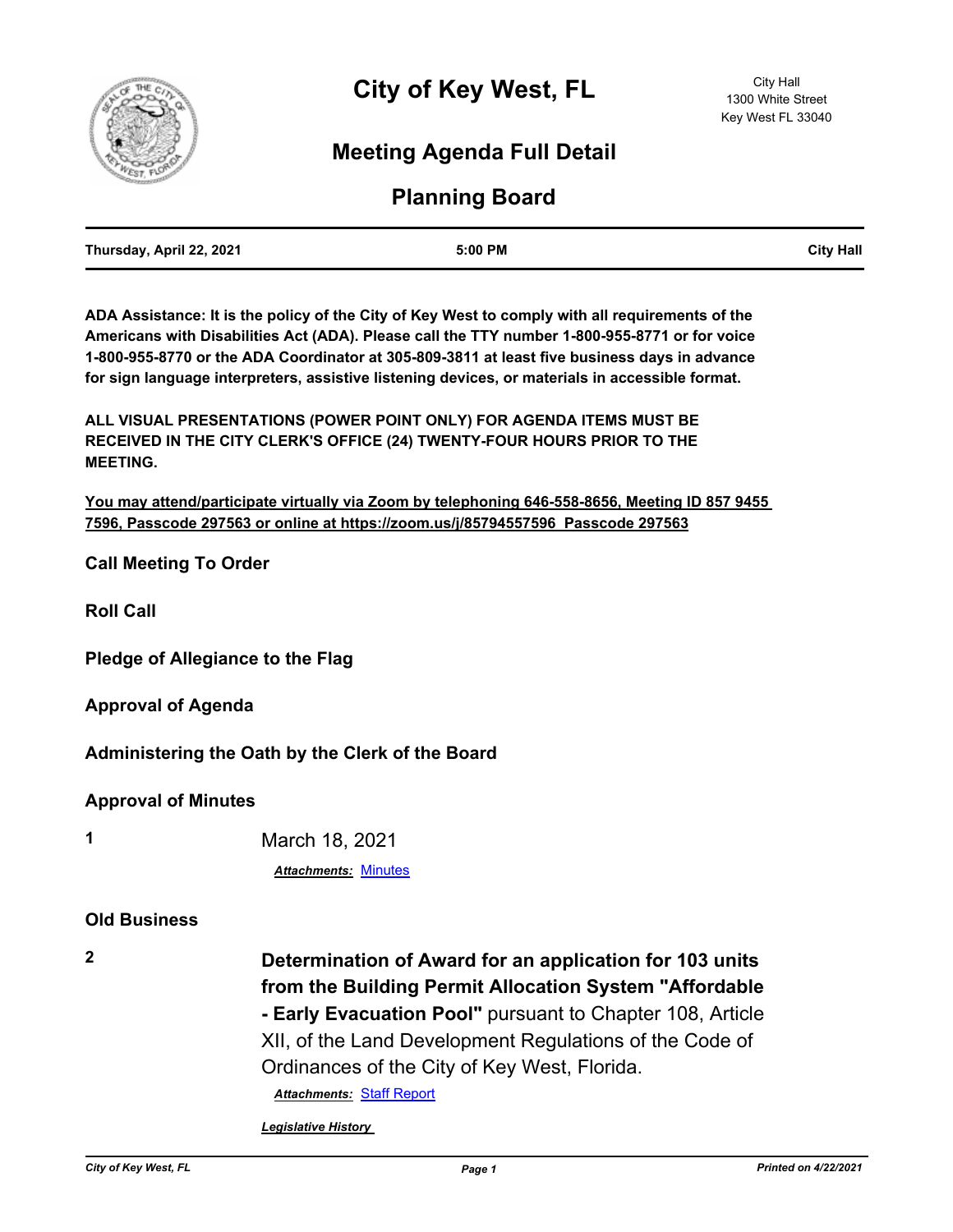| 3/18/21<br><b>Planning Board</b> | Withdrawn |
|----------------------------------|-----------|
|----------------------------------|-----------|

**3 Alcohol Sales Exception - 907 Whitehead Street (RE# 00017930-000000)** - A request for a special exception to the prohibition of alcoholic beverage sales within 300 feet of a church, school, cemetery or funeral property in order to serve beer and wine for special events accessory to the museum on property located within the Historic Medium Density Residential (HMDR) zoning district pursuant to Sections 18-28(b)2 of the Land Development Regulations of the Code of Ordinances of the City of Key West, Florida.

**Attachments: [Staff Report](http://KeyWest.legistar.com/gateway.aspx?M=F&ID=ad888d28-1439-4c83-9e10-0b919b8506ba.pdf)** 

#### [Package](http://KeyWest.legistar.com/gateway.aspx?M=F&ID=26a70e40-0709-46b9-aa37-1d9f070a5d6e.pdf)

[Non-Objection Letter - St James Church](http://KeyWest.legistar.com/gateway.aspx?M=F&ID=b87e760d-4cf5-4b90-b558-acece89e269e.pdf) [11.19.20 Noticing Package](http://KeyWest.legistar.com/gateway.aspx?M=F&ID=cdb8830b-38e5-486a-aeeb-732d9aa05513.pdf) [2.18.21 Noticing Package](http://KeyWest.legistar.com/gateway.aspx?M=F&ID=07a74bc3-397e-4bdd-bc68-7769f53ef376.pdf) [Non-Objection Letter - Ward](http://KeyWest.legistar.com/gateway.aspx?M=F&ID=863eace7-5e17-411e-af5d-a73ad64e3a43.pdf)

### *Legislative History*

| 11/19/20 | <b>Planning Board</b> | Postponed |
|----------|-----------------------|-----------|
| 12/17/20 | <b>Planning Board</b> | Postponed |
| 1/21/21  | <b>Planning Board</b> | Postponed |
| 2/18/21  | <b>Planning Board</b> | Postponed |
| 3/18/21  | <b>Planning Board</b> | Postponed |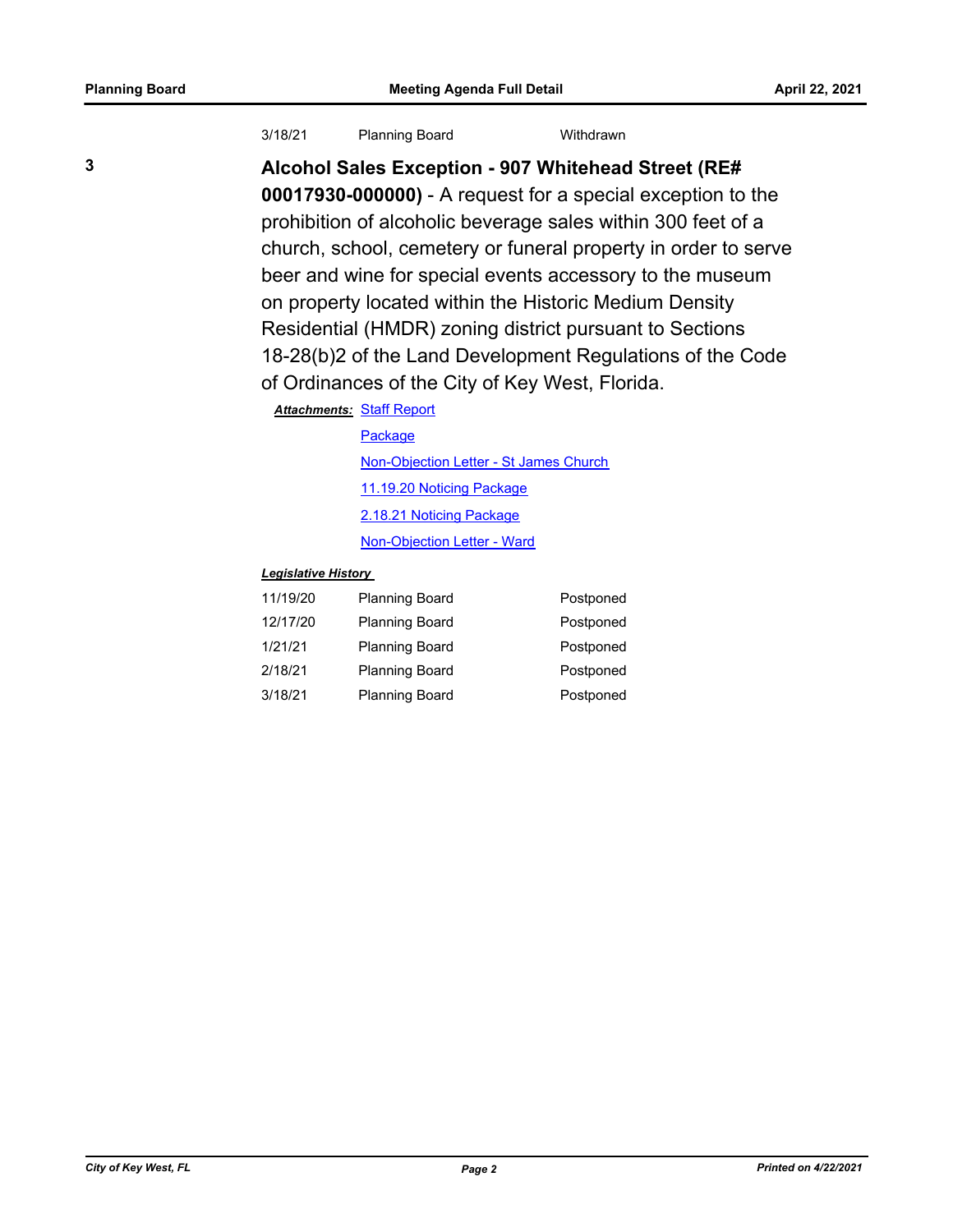# **4 Variance - 3528 Eagle Avenue (RE # 00052620-000000) -**

A request for variances to the minimum rear-yard setback, maximum allowable impervious surface and maximum allowable building coverage requirements in order to convert a rear non-complying accessory structure into an affordable housing unit in the Single Family (SF) zoning district pursuant to Sections

90-395, 122-233, 122-238 (6) a.3., and 122-238 (4) b.1. of the Land Development Regulations of the Code of Ordinances of the City of Key West, Florida.

#### **Attachments: [Staff Report](http://KeyWest.legistar.com/gateway.aspx?M=F&ID=086f1724-acfb-442a-8b7d-1645f506304d.pdf)**

[Planning Package](http://KeyWest.legistar.com/gateway.aspx?M=F&ID=a5c46272-7c5b-480e-b09f-b6dfcce16a07.pdf) [6.18.20 Noticing Package](http://KeyWest.legistar.com/gateway.aspx?M=F&ID=7d71d7c4-e8b6-4f22-8e08-3b0e0f1a7032.pdf) **[Objection Fossum](http://KeyWest.legistar.com/gateway.aspx?M=F&ID=f6ec9d70-2c5c-4ef9-af37-5532ddbff2ca.pdf)** [\\*Large File\\* Objection 1 Creighton](http://KeyWest.legistar.com/gateway.aspx?M=F&ID=94f79b3e-ca78-4744-9c03-57ce093281e3.pdf) [Objection 2 Creighton](http://KeyWest.legistar.com/gateway.aspx?M=F&ID=7cf25137-7f1a-42e2-9f5d-86219bdecaab.pdf) **[Objection Trujillo](http://KeyWest.legistar.com/gateway.aspx?M=F&ID=775f0800-9453-400d-9c4b-eddcf0f6e0bd.pdf) [Objection Owens](http://KeyWest.legistar.com/gateway.aspx?M=F&ID=dd456ebd-a17a-4857-976a-dbe781bee396.pdf)** [Objection - Owens 2](http://KeyWest.legistar.com/gateway.aspx?M=F&ID=82e86c34-db7e-490e-989f-2d5c18148a33.pdf) **[Objection Oropeza](http://KeyWest.legistar.com/gateway.aspx?M=F&ID=568d66c6-0b11-4236-b521-8fa98de9c395.pdf)** [4.22.21 Noticing Package](http://KeyWest.legistar.com/gateway.aspx?M=F&ID=28461789-ecc5-45cb-aab3-4ec83f0f7cbc.pdf) [Objection 3 Creighton](http://KeyWest.legistar.com/gateway.aspx?M=F&ID=1b002ca4-c970-4f19-a85b-76edbfdb0987.pdf) [Public Comment- Trujillo](http://KeyWest.legistar.com/gateway.aspx?M=F&ID=2243fc8a-2f9c-49c4-934e-b86b8a593f25.pdf) [Public Comment - Jones](http://KeyWest.legistar.com/gateway.aspx?M=F&ID=5728f846-8a09-46d9-a31f-9845e00f58b5.pdf)

#### *Legislative History*

| 6/18/20 | <b>Planning Board</b> | Postponed |
|---------|-----------------------|-----------|
| 7/16/20 | <b>Planning Board</b> | Postponed |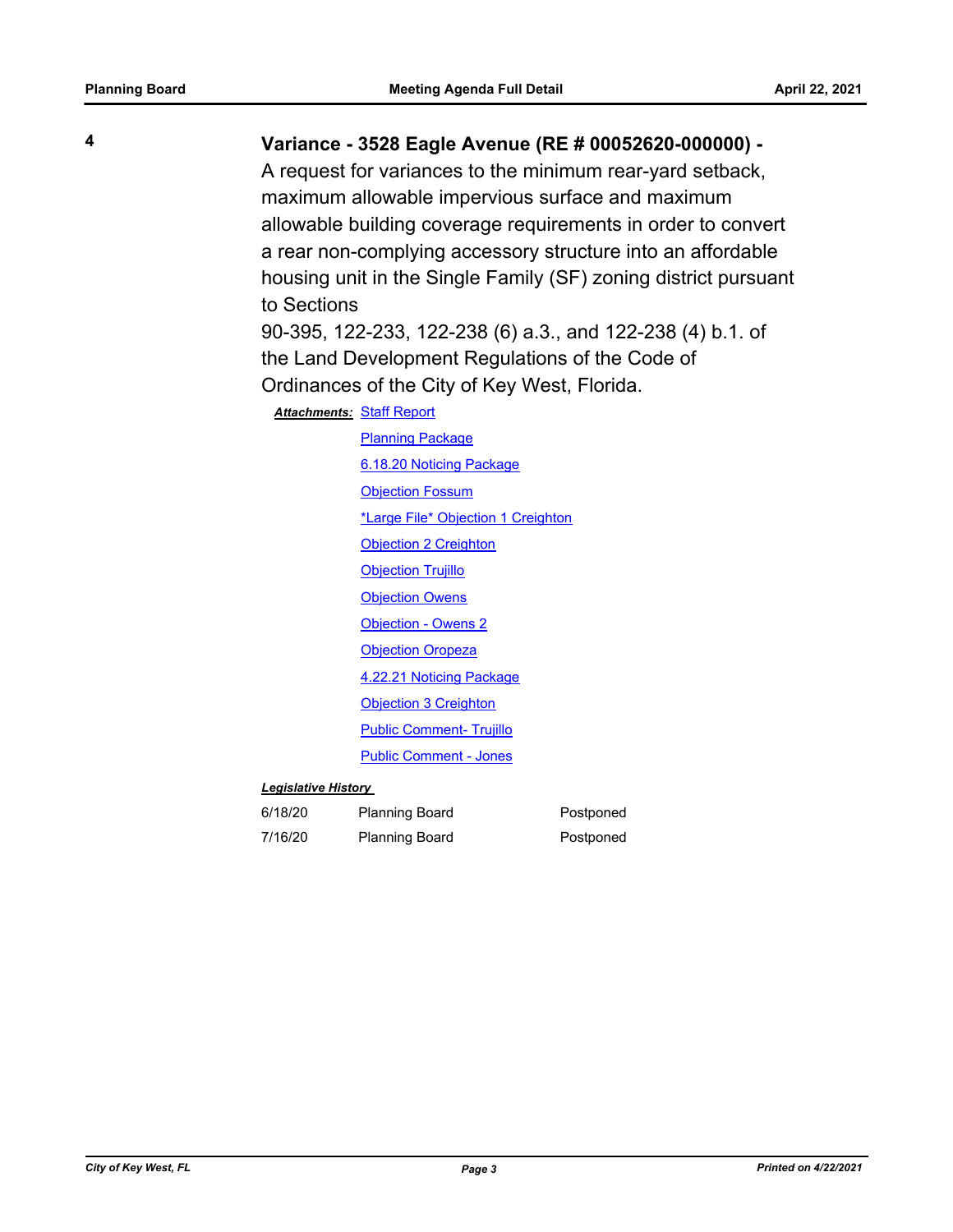### **5 Variance - 615 R Grinnell Street (RE# 00010860-000000)**

- A request for variances in order to construct a roof over an existing deck on property located within the Historic High Density (HHDR) zoning district pursuant to Sections 90-395, 122-630(6)a., 122-630(6)b., 122-630(4)b., and 122-1181.

### **Attachments: [Staff Report](http://KeyWest.legistar.com/gateway.aspx?M=F&ID=02f4d269-75a4-4e5c-8583-0dc553b40410.pdf)**

[Package](http://KeyWest.legistar.com/gateway.aspx?M=F&ID=48eedda9-8f15-42d5-9544-349c01f1ae85.pdf) [Good Neighbor Policy: Binder Letter 4.1.2021](http://KeyWest.legistar.com/gateway.aspx?M=F&ID=377b1c0e-2a8d-48c6-9267-eb10dbc6a534.pdf) [Letter of Support - Blinckmann](http://KeyWest.legistar.com/gateway.aspx?M=F&ID=740c8e7d-4081-48f3-921c-6808e5468bd5.pdf) **[LaskowSupportLetter](http://KeyWest.legistar.com/gateway.aspx?M=F&ID=70b9120d-42f6-4770-b642-b0287ed334dc.pdf) [Noticing Package](http://KeyWest.legistar.com/gateway.aspx?M=F&ID=0b51f54b-bd24-4808-b939-8b80d53610ea.pdf)** 

### *Legislative History*

3/18/21 Planning Board Postponed

### **6 Variance - 1524 Flagler Avenue (RE# 00062040-000000)**

- A request for a variance to maximum allowed building coverage, maximum allowed impervious space, and the minimum required rear setback in order to remodel the single-family structure, construct a carport, and construct a rear addition on a property located in the Single Family (SF) zoning district pursuant to Sections 90-395, 122-238(4)a., 122-238(4)b., and 122-238(6)a.

**Attachments: [Staff Report](http://KeyWest.legistar.com/gateway.aspx?M=F&ID=672d1a85-c808-4d85-ba94-2fcec7da4a4b.pdf)** 

[Planning Package](http://KeyWest.legistar.com/gateway.aspx?M=F&ID=2d253320-1b6d-4258-aaa6-588c01fe0809.pdf) [Noticing Package](http://KeyWest.legistar.com/gateway.aspx?M=F&ID=1f9a351f-de82-49de-ba26-4022008ae18e.pdf) [Representative Email Documentation](http://KeyWest.legistar.com/gateway.aspx?M=F&ID=b1b26edf-02a6-4e67-b98a-6d5e1e2ca528.pdf)

#### *Legislative History*

3/18/21 Planning Board Postponed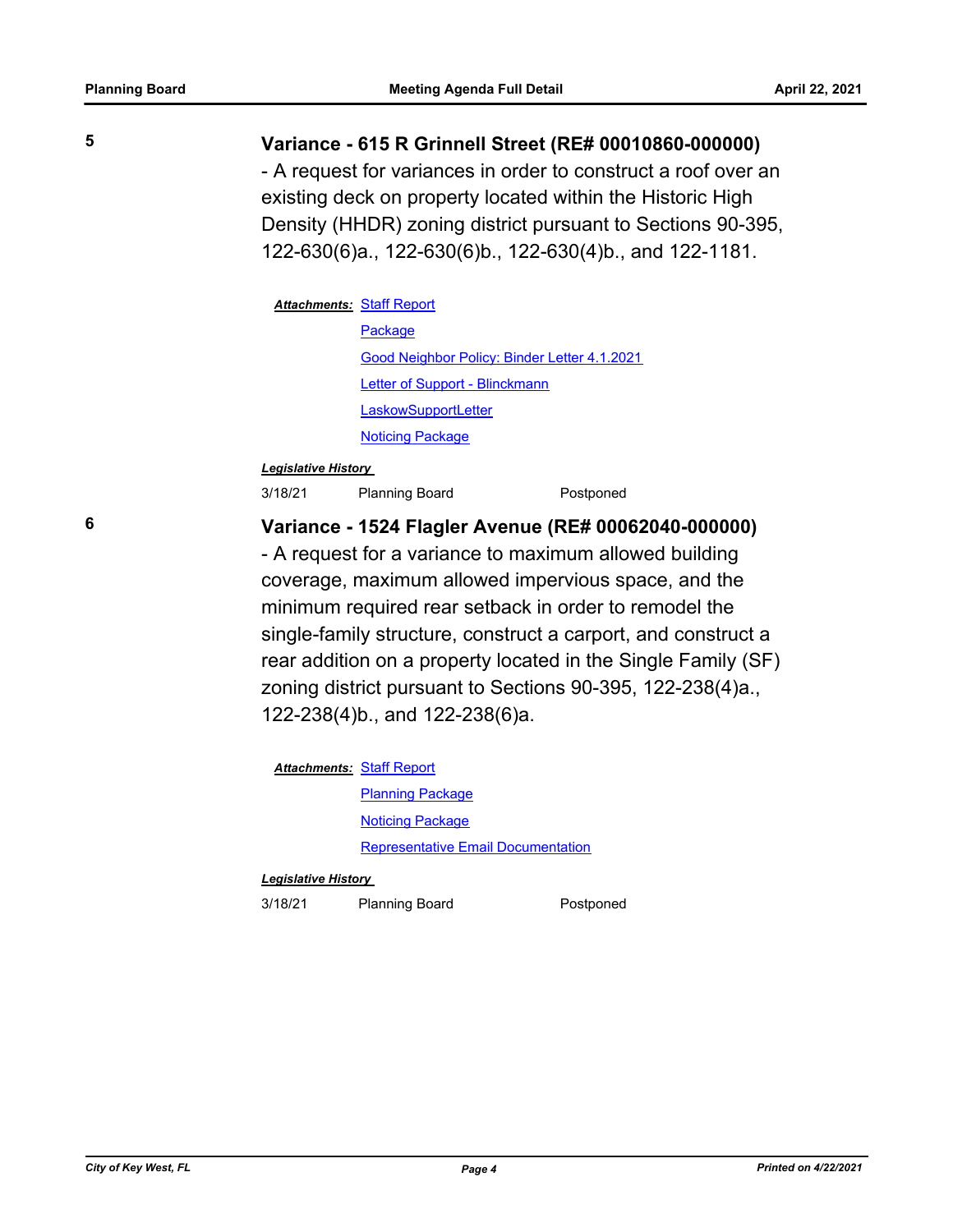# **7 Variance - 324 Virginia Street (RE# 00025990-000000)** - A

request to the maximum allowed building coverage, minimum allowed rear setback, minimum allowed front setback, and minimum required off-street parking in order to construct a rear dwelling unit for a property located in the Historic Medium Density Residential (HMDR) zoning district pursuant to Sections 90-395, 108-572(1), 122-600(4)a., and 122-600(6) of the Land Development Regulations of the Code of Ordinances of the City of Key West, Florida.

### **Attachments: [Staff Report](http://KeyWest.legistar.com/gateway.aspx?M=F&ID=92cad2e4-41ca-4e7b-9545-390866f30d7d.pdf)**

[Applicant Presentation](http://KeyWest.legistar.com/gateway.aspx?M=F&ID=6f063388-0f6a-481a-97c1-00aba019d2af.pdf) **[Planning Package](http://KeyWest.legistar.com/gateway.aspx?M=F&ID=29547e5a-33de-40ff-99e9-713ddbe6d8a1.pdf)** [Buildback Package](http://KeyWest.legistar.com/gateway.aspx?M=F&ID=c6193969-b642-40f9-8a52-6934e7a7c1e4.pdf) [Noticing Package](http://KeyWest.legistar.com/gateway.aspx?M=F&ID=bae1254b-4817-4501-986e-bed2cd9f236e.pdf)

#### *Legislative History*

3/18/21 Planning Board Postponed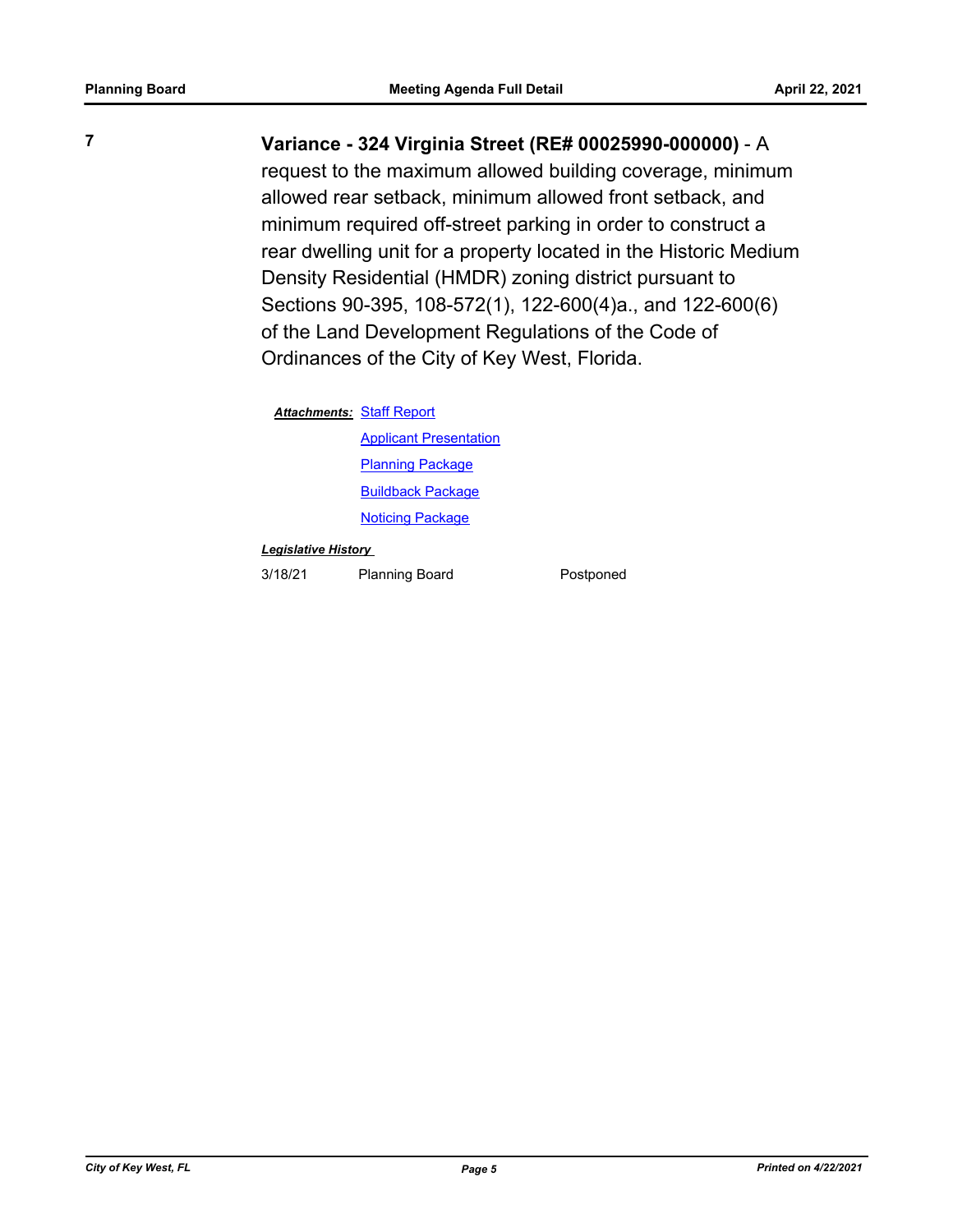**8 Transient License Transfer - One (1) Transient Unit and License, and Two (2) Transient Licenses in Unassigned Status to 512 Catherine Street (RE# 00028590-000000)** - A request to transfer one transient unit and three (3) transient licenses in unassigned status, two associated with the Studios of Key West and one associated with the Hyatt licenses to a property located at 512 Catherine Street within the Historic Residential Commercial Core (HRCC-3) zoning district pursuant to Sections 122-747, 122-1338, and 122-1339 of the Land Development Regulations of the Code of Ordinances of the City of Key West, Florida.

#### **Attachments: [Staff Report](http://KeyWest.legistar.com/gateway.aspx?M=F&ID=18af2693-7d29-4c09-84b4-b334d772e604.pdf)**

[Planning Package](http://KeyWest.legistar.com/gateway.aspx?M=F&ID=6367fddb-5b44-4337-8599-e81f609ecb75.pdf) **[Noticing Package](http://KeyWest.legistar.com/gateway.aspx?M=F&ID=455cb233-33be-4305-9f2a-e110e89c94c3.pdf)** [Rizzo - Objection](http://KeyWest.legistar.com/gateway.aspx?M=F&ID=a0b09461-d341-4f10-95aa-ec64f6451c45.pdf) [Oropeza Email to Rizzo](http://KeyWest.legistar.com/gateway.aspx?M=F&ID=f5b611ed-2682-43ec-9bb5-8655ef4a34da.pdf) [Rizzo - Objection 2](http://KeyWest.legistar.com/gateway.aspx?M=F&ID=4e975a0e-8e99-463a-aba4-f6e0356526ea.pdf) [Sellers - Objection](http://KeyWest.legistar.com/gateway.aspx?M=F&ID=9d47f77e-8146-4e50-afe0-397ea2118c02.pdf) **[Hyatt and Hyatt Transcript](http://KeyWest.legistar.com/gateway.aspx?M=F&ID=5413ab0d-ad9e-41da-b4ac-532e6f4b5bd0.pdf)** [Chart of Transient Licenses- Resolutions](http://KeyWest.legistar.com/gateway.aspx?M=F&ID=27a7c774-1032-47f5-a4e3-07934db22151.pdf) [All Resolutions](http://KeyWest.legistar.com/gateway.aspx?M=F&ID=67580f5c-6d42-424a-91de-29aa6bb3b46e.pdf)

#### *Legislative History*

3/18/21 Planning Board Postponed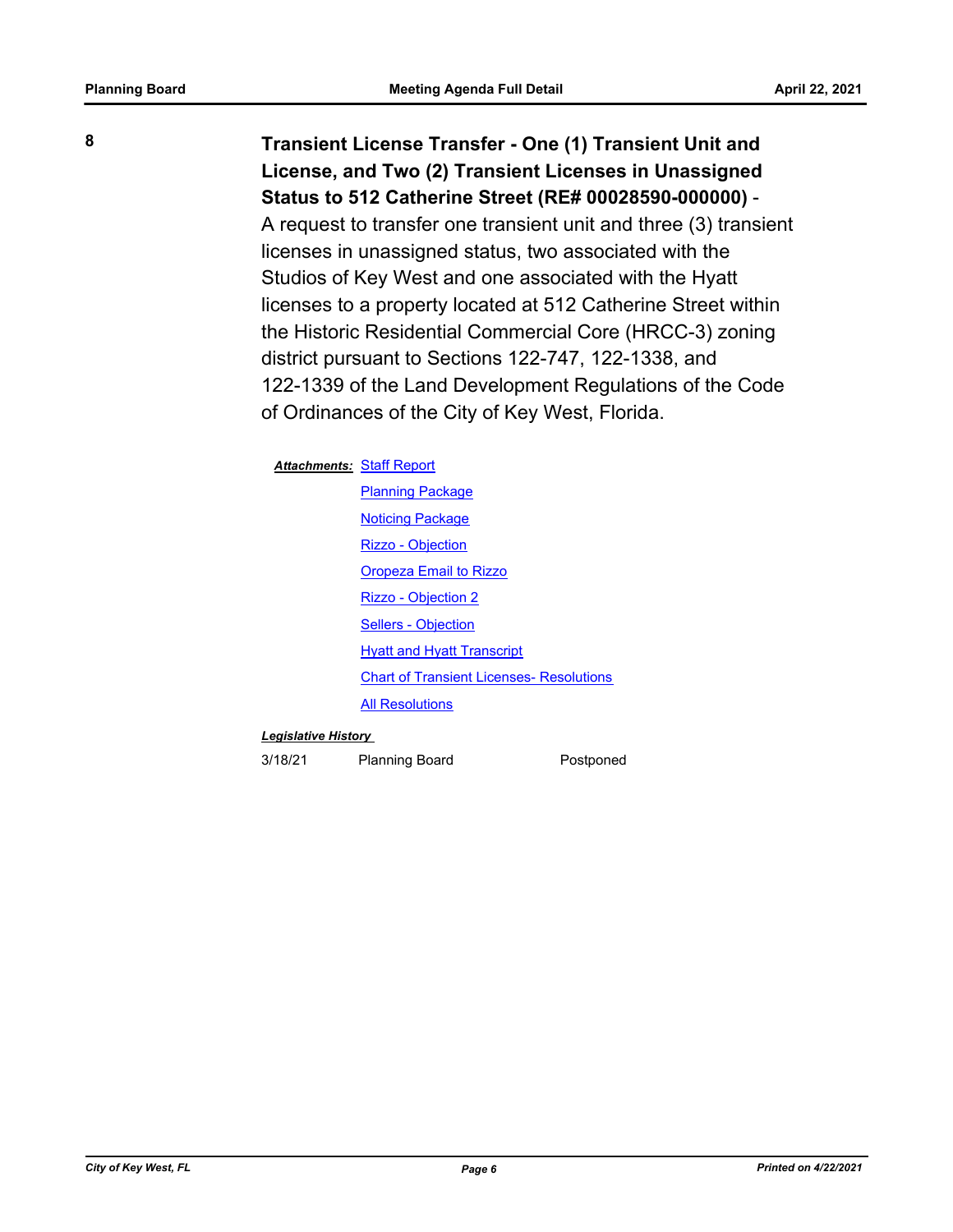**9 Major Development Plan and Landscape Waiver - 1319 William Street & 1316 Royal Street Units #1-6 (RE# 00036920-000000)** - A request for Major Development Plan, landscape waiver, and affordable work force housing requirement linkage approvals to construct and redevelop eight (8) residential units located within the Historic Medium Density Residential (HMDR) zoning district pursuant to Section 108-91 A.2.(a), Section 108-517, and Section 122-1467(1)(b) of the Land Development Regulations of the Code of Ordinances of the City of Key West, Florida.

#### **Attachments: [Staff Report](http://KeyWest.legistar.com/gateway.aspx?M=F&ID=b22dc5c1-ba4a-4f25-be33-5b09ca80782c.pdf)**

**[Package](http://KeyWest.legistar.com/gateway.aspx?M=F&ID=8efe6c77-2c5d-43f8-af87-a0e21022cbd5.pdf) [Noticing Package](http://KeyWest.legistar.com/gateway.aspx?M=F&ID=bce778f4-589c-4704-8e69-56f074c28622.pdf)** [Applicant Presentaion](http://KeyWest.legistar.com/gateway.aspx?M=F&ID=ea8883be-bbe2-4335-a528-29ac58551d32.pdf) [Public Comment](http://KeyWest.legistar.com/gateway.aspx?M=F&ID=663f77ae-3755-4ad1-bd59-df0db856b2aa.pdf) [McFarland - Support Letter](http://KeyWest.legistar.com/gateway.aspx?M=F&ID=1482fe1e-e9f4-4988-bb95-dd77fc735976.pdf) [Kurkjian - Support Letter](http://KeyWest.legistar.com/gateway.aspx?M=F&ID=acb73a79-7191-484f-8902-d7434cbd373e.pdf) [Howard - Public Comment](http://KeyWest.legistar.com/gateway.aspx?M=F&ID=faaf2ea3-a0b0-455a-905a-05d01959b9f9.pdf)

#### *Legislative History*

3/18/21 Planning Board Postponed

### **New Business**

# **10 Withdrawn by Applicant: Variance - 1604 Rose Street**

**(RE#00061350-000000)** - A request for a variance to maximum allowed building coverage and minimum allowed side and rear setbacks in order to construct an affordable accessory housing unit on a property located in the Single Family (SF) zoning district pursuant to Sections 90-395, 122-233, 122-238 (4) a., 122-238 (6) a.2., and 122-238 (6) a.3 of the Land Development Regulations of the Code of Ordinances of the City of Key West, Florida.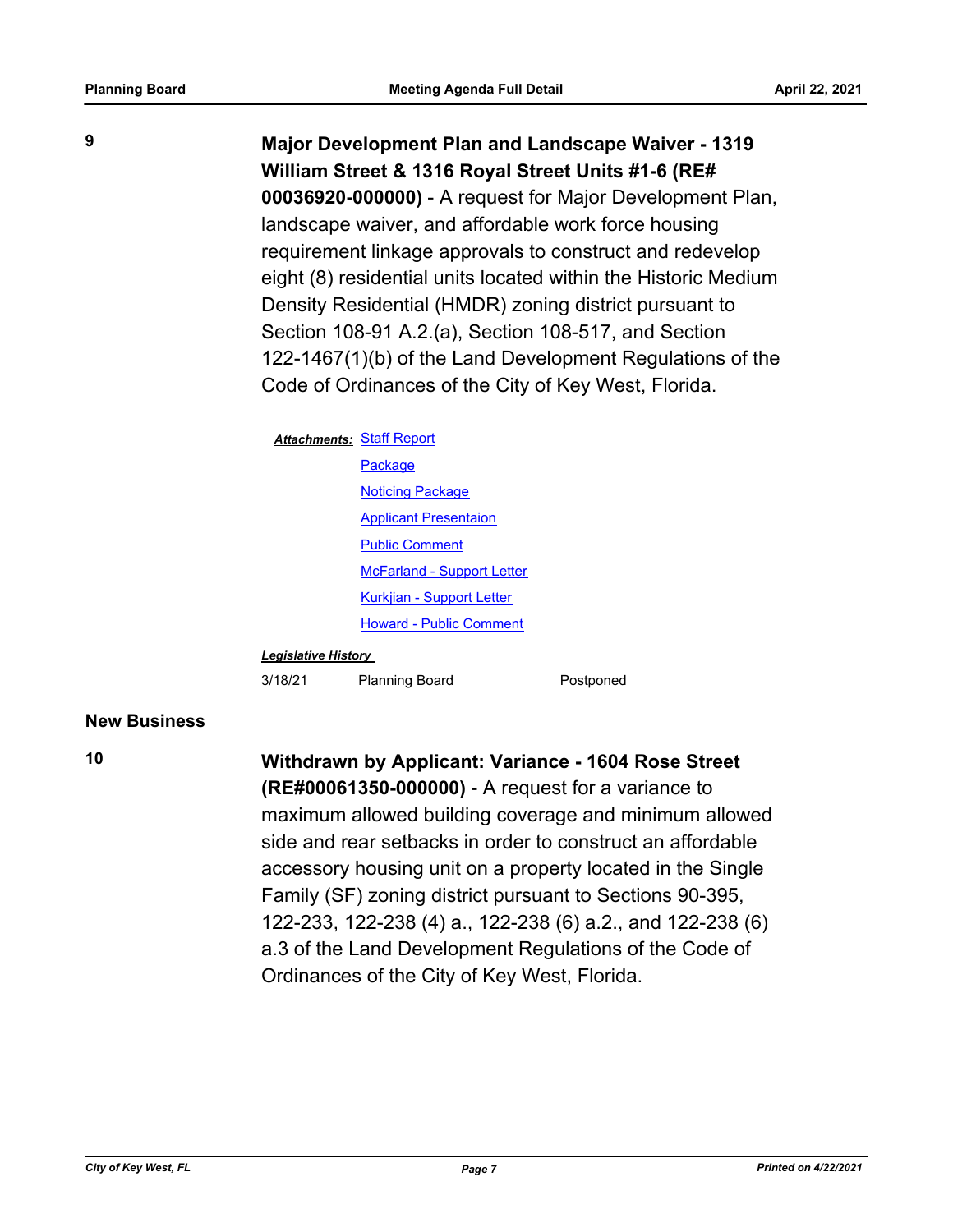### **11 After-the-Fact Variance - 3226 Eagle Avenue (RE#**

**00052890-001400)** - A request for an after-the-fact variance to maximum allowed building coverage, maximum allowed impervious space, minimum required open space, and minimum allowed side setback in order to maintain a nonconforming accessory structure for a property located in the Medium Density Residential (MDR) zoning district pursuant to Sections 90-395, 108-346, 122-238(4) a., 122-238 (4) b., and 122-238 (6) b., of the Land Development Regulations of the Code of Ordinances of the City of Key West, Florida.

**Attachments: [Staff Report](http://KeyWest.legistar.com/gateway.aspx?M=F&ID=df51b579-701f-45ec-9e06-46e93d88b5fd.pdf)** [Planning Package](http://KeyWest.legistar.com/gateway.aspx?M=F&ID=8671969e-997d-448a-9fda-f816b87d7ddd.pdf) **[Noticing Package](http://KeyWest.legistar.com/gateway.aspx?M=F&ID=89d2f773-77d4-46d8-ad60-dde84b864274.pdf)** 

# **12 Variance - 701 Windsor Lane & 627 Elizabeth Street - (RE# 00018700-000100 & 00011920-000000) -** A request

for variances to the maximum impervious surface ratio, maximum building coverage, minimum side yard setbacks, and the minimum open space requirements in order to elevate, to renovate and demolish portions of an existing one story single family residence on property located within the Historic High Density (HHDR) zoning district pursuant to Sections 90-395, 122-630(4)b.,122-630(6)b.,122-630(6)c., and 108-346 of the Land development Regulations of the Code of Ordinances of the City of Key West, Florida.

### **Attachments: [Staff Report](http://KeyWest.legistar.com/gateway.aspx?M=F&ID=5c430add-c4ff-4e9d-aa65-5f12abeb589e.pdf)**

[Package](http://KeyWest.legistar.com/gateway.aspx?M=F&ID=4ad8373b-105f-4d5c-8092-1316b92e844e.pdf) [Noticing Package](http://KeyWest.legistar.com/gateway.aspx?M=F&ID=6ef0bf48-7a17-4084-acf6-8bc012a52395.pdf) [Letter of Support - Browne](http://KeyWest.legistar.com/gateway.aspx?M=F&ID=2539a870-c43c-42e3-a66d-152823ff95dc.pdf) [Letter of Support - Murray](http://KeyWest.legistar.com/gateway.aspx?M=F&ID=ef033e56-f19d-4554-9df0-59e95a2619b8.pdf) [Letter of Support - Ginty](http://KeyWest.legistar.com/gateway.aspx?M=F&ID=9aa39801-a2d4-4d03-9c45-c31ae8b01f0e.pdf) [Good Neighbor Correspondence - Trepanier](http://KeyWest.legistar.com/gateway.aspx?M=F&ID=275d703c-5096-4fee-a955-5d5aa4f28fb6.pdf)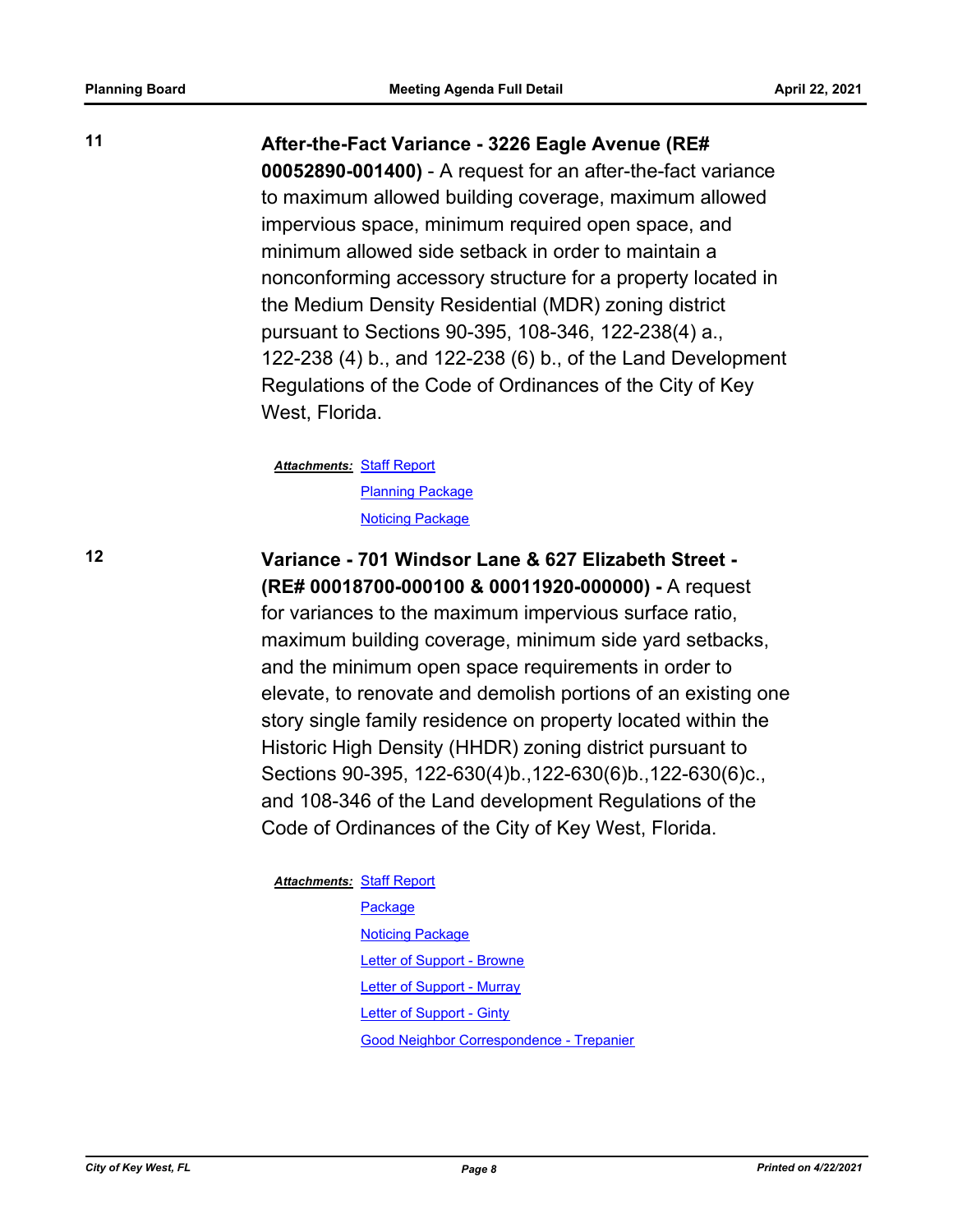## **13 Variance - 2827 Harris Avenue (RE# 00067390-000000) -**

A request for variances to the maximum building coverage, maximum impervious surface ratio, and the minimum front yard setback in order to construct a two-story rear addition to a one-story single-family house, and a front porch expansion on property located within the Single Family (SF) zoning district pursuant to Sections 90-395,122-238(4)a., 122-238 (4)b., and 122-238(6)a.1. of the Land Development Regulations of the Code of Ordinances of the City of Key West, Florida.

**Attachments: [Staff Report](http://KeyWest.legistar.com/gateway.aspx?M=F&ID=3f5e5839-ea60-4b3f-a502-5e14d81a9260.pdf) [Package](http://KeyWest.legistar.com/gateway.aspx?M=F&ID=ccdf0200-32c5-4e00-b8a3-82b50e4506a0.pdf) [Noticing Package](http://KeyWest.legistar.com/gateway.aspx?M=F&ID=a8d888b9-6081-41d1-9b68-43d5b9d93f7f.pdf)** 

## **14 Variance - 814 Catherine Street (RE# 00029620-000000)**

**-** A request for a variance to the maximum building coverage, and minimum side yard setbacks in order to construct a side addition to the single-family residence on property located within the Historic Medium Density Residential (HMDR) zoning district pursuant to Sections 90-395, 122-600(4)a.,122-600(6)b., of the Land Development Regulations of the Code of Ordinances of the City of Key West, Florida.

**Attachments: [Staff Report](http://KeyWest.legistar.com/gateway.aspx?M=F&ID=a00a32c3-db5d-4b78-800c-06de9fccaaae.pdf)** 

[Package](http://KeyWest.legistar.com/gateway.aspx?M=F&ID=cf60a3de-f1e0-49b4-a1f0-fda6ddd25fa4.pdf) [Noticing Package](http://KeyWest.legistar.com/gateway.aspx?M=F&ID=d2e9bfa9-62df-4f96-974d-42895dd56c95.pdf) [Representative Email Documentation](http://KeyWest.legistar.com/gateway.aspx?M=F&ID=f1c79eaa-7b22-4a86-b158-f64d2b27b50f.pdf)